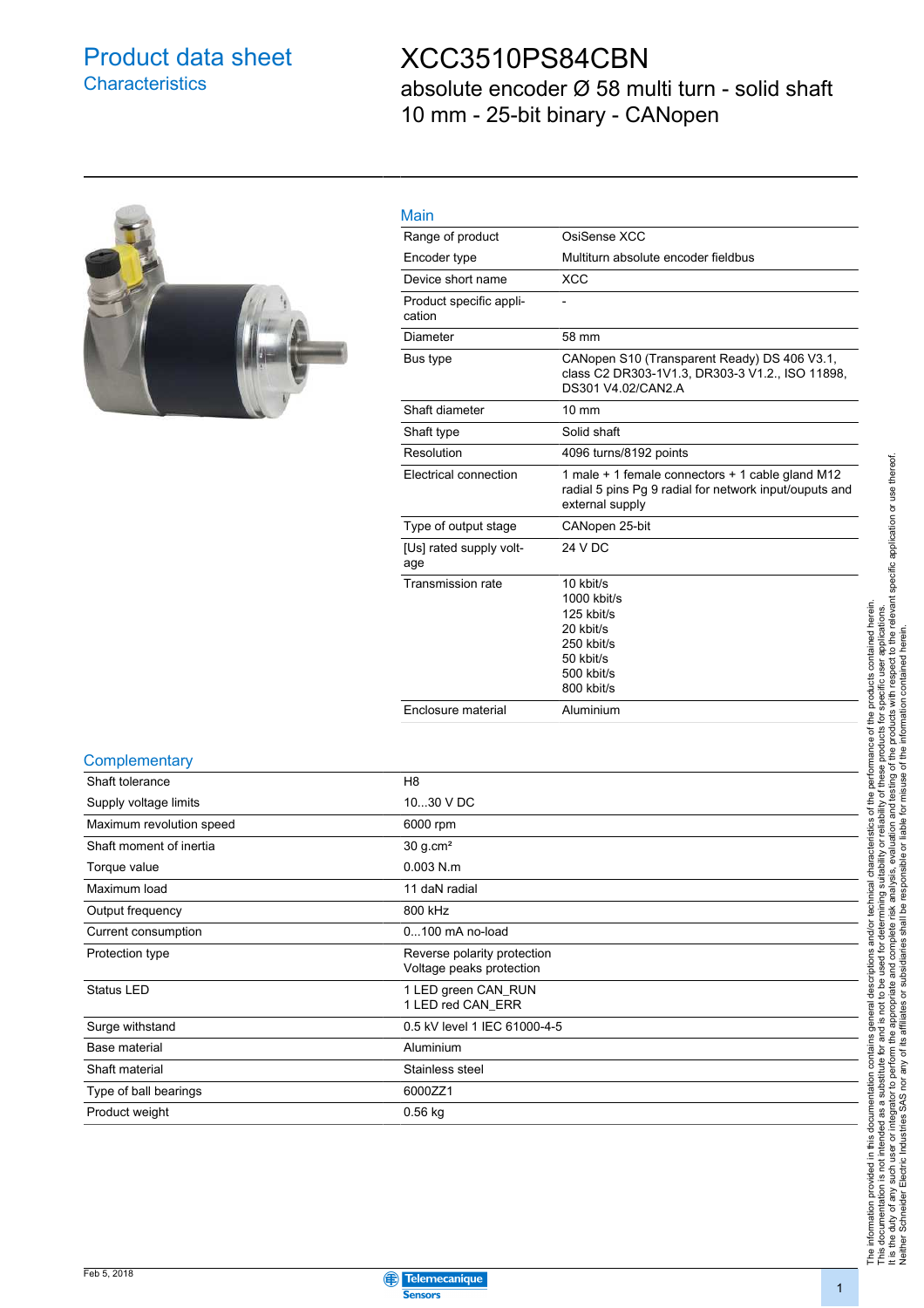#### Environment

| <b>Product certifications</b>         | CiA                                                                                      |  |  |
|---------------------------------------|------------------------------------------------------------------------------------------|--|--|
|                                       | Schneider Electric interoperability standards                                            |  |  |
| Marking                               | CE                                                                                       |  |  |
| Ambient air temperature for operation | $-4085 °C$                                                                               |  |  |
| Ambient air temperature for storage   | $-4085 °C$                                                                               |  |  |
| IP degree of protection               | IP64 IEC 60529                                                                           |  |  |
| Vibration resistance                  | 10 gn (102000 Hz) IEC 60068-2-6                                                          |  |  |
| Shock resistance                      | 100 gn (6 ms) IEC 60068-2-27                                                             |  |  |
| Resistance to electrostatic discharge | 2 kV contact discharge level 2 IEC 61000-4-2<br>4 kV air discharge level 2 IEC 61000-4-2 |  |  |
| Resistance to electromagnetic fields  | 10 V/m level 3 IEC 61000-4-3                                                             |  |  |
| Resistance to fast transients         | 1 kV signal ports level 3 IEC 61000-4-4<br>2 kV power ports level 3 IEC 61000-4-4        |  |  |

#### Offer Sustainability

| Sustainable offer status | Not Green Premium product                                                       |
|--------------------------|---------------------------------------------------------------------------------|
| RoHS (date code: YYWW)   | Compliant - since 1136 - Execution Schneider Electric declaration of conformity |
| REACh                    | Reference not containing SVHC above the threshold                               |

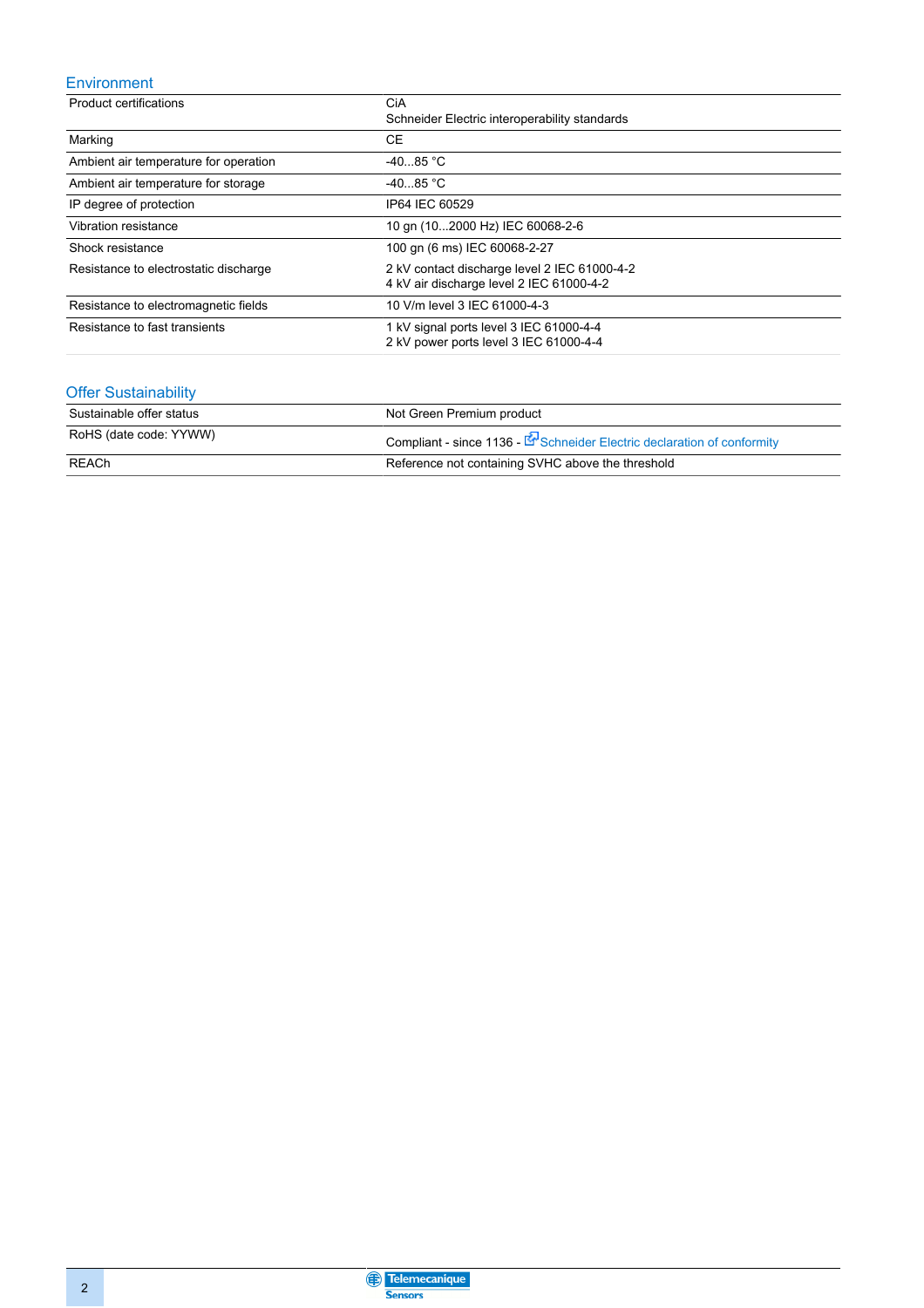### Product data sheet Dimensions Drawings

# XCC3510PS84CBN

#### **Dimensions**



(1) 3 M4 holes at 120° on 48 PCD, depth: 6 mm (2) 3 M3 holes at 120° on 48 PCD, depth: 6 mm